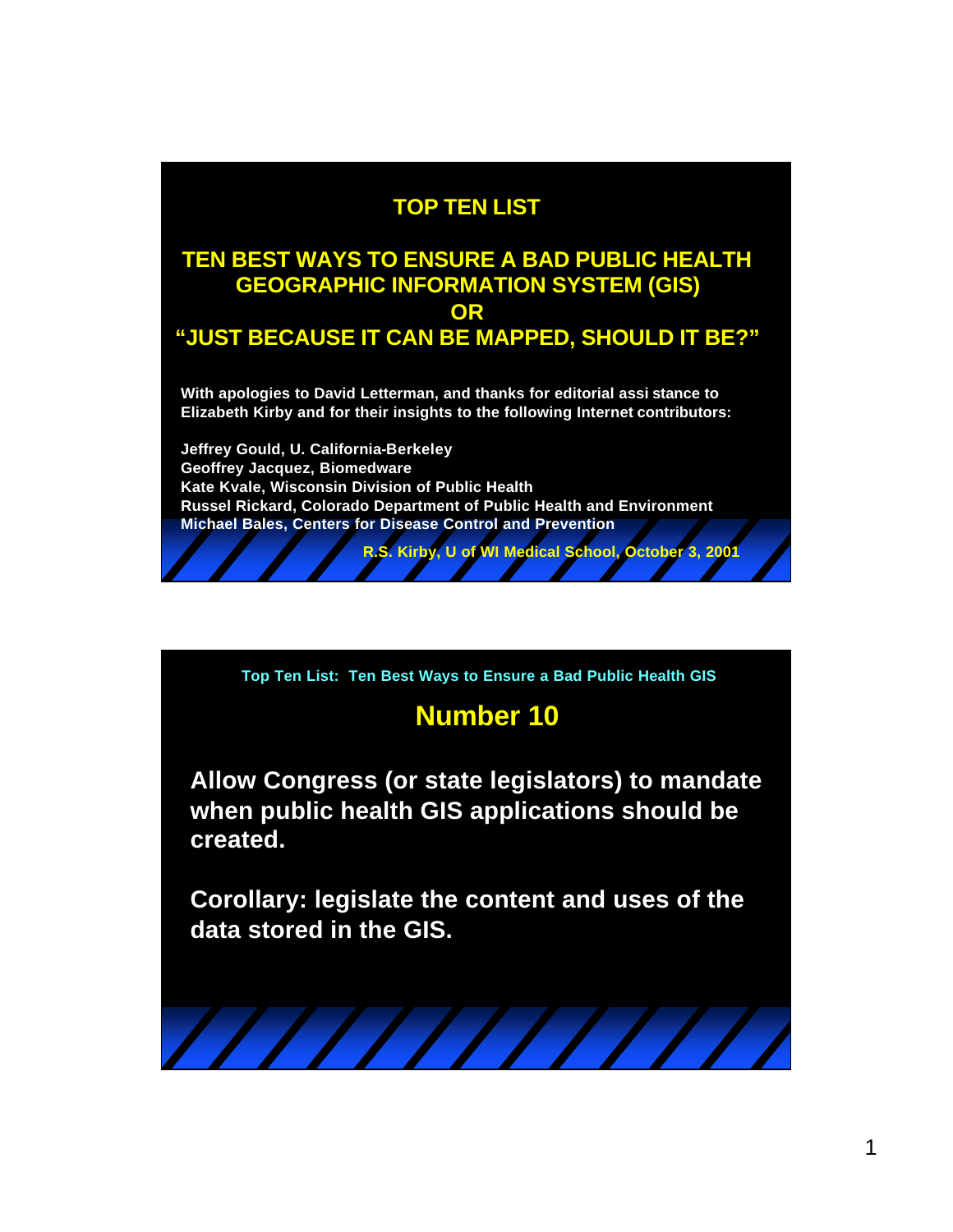#### **Number 9**

**Focus only on local data, relating to** *your* **jurisdiction, for health events occurring within that jurisdiction.** 

**If it didn't happen, here, to people who live here, it doesn't matter.**

**Corollary: allow GIS users pinpoint the exact locations of cases (i.e. AIDS patients in your community)** 

**Top Ten List: Ten Best Ways to Ensure a Bad Public Health GIS**

## **Number 8**

**Keep no documentation as the GIS is developed.**

**Complement this with sufficient turnover in database staff that no one knows how or why any of the tables were created, what the codes mean, how the data were geocoded, or how specific fields, tables, and layers relate to one another.**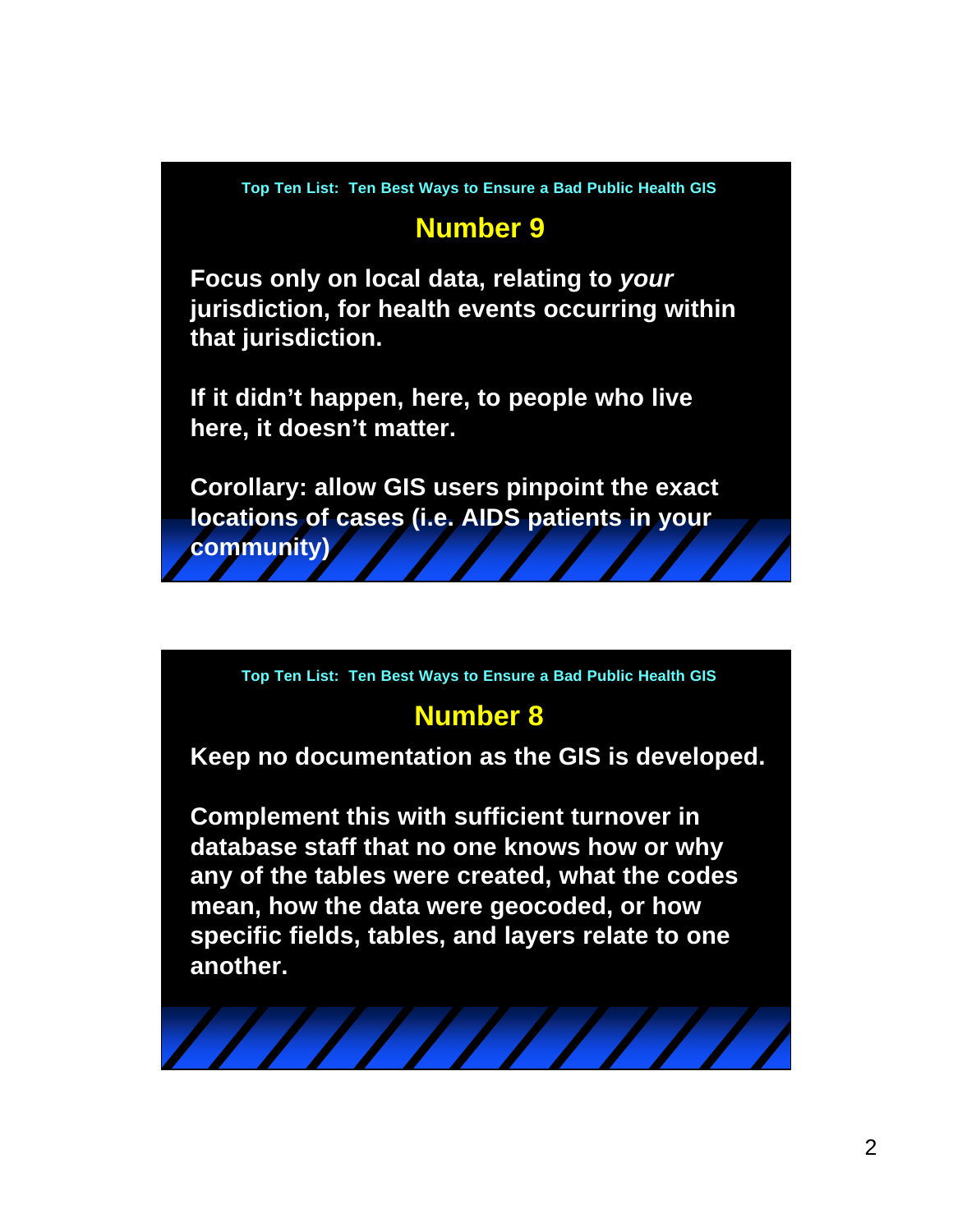

# **Number 6**

**Don't set aside any budget for running the GIS.**

**Purchase the software, use existing hardware regardless of its capacity, populate the database, and walk away. If the application is any good at all, it will function for years on its own. If not, why throw good money after bad?**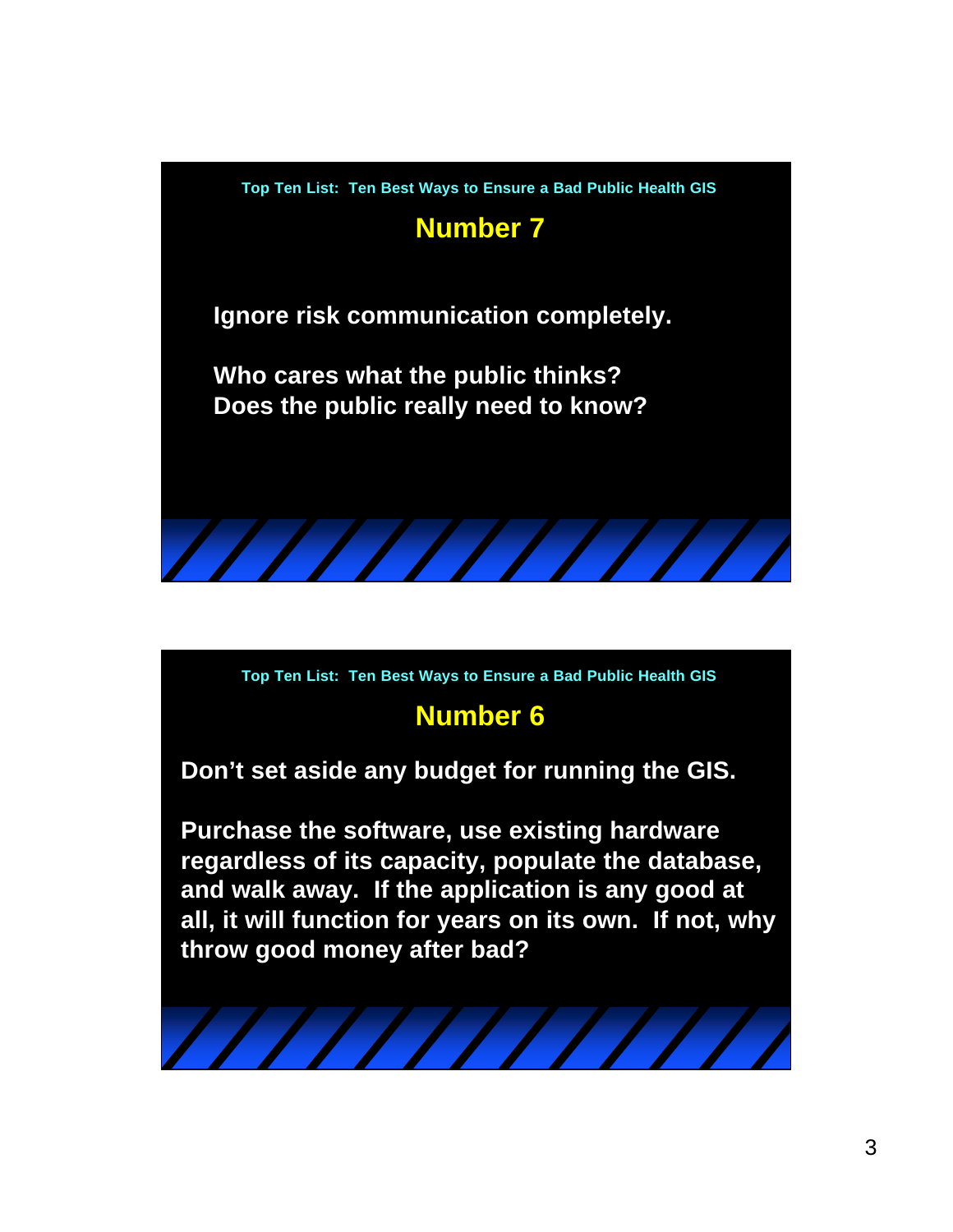



# **Number 4**

**Only use familiar methods of cartographic presentation.**

**Analyze data across administrative units (i.e. counties, ZIP Codes, municipalities, census tracts and block groups). No one understands how to read an isopleth map anyway!**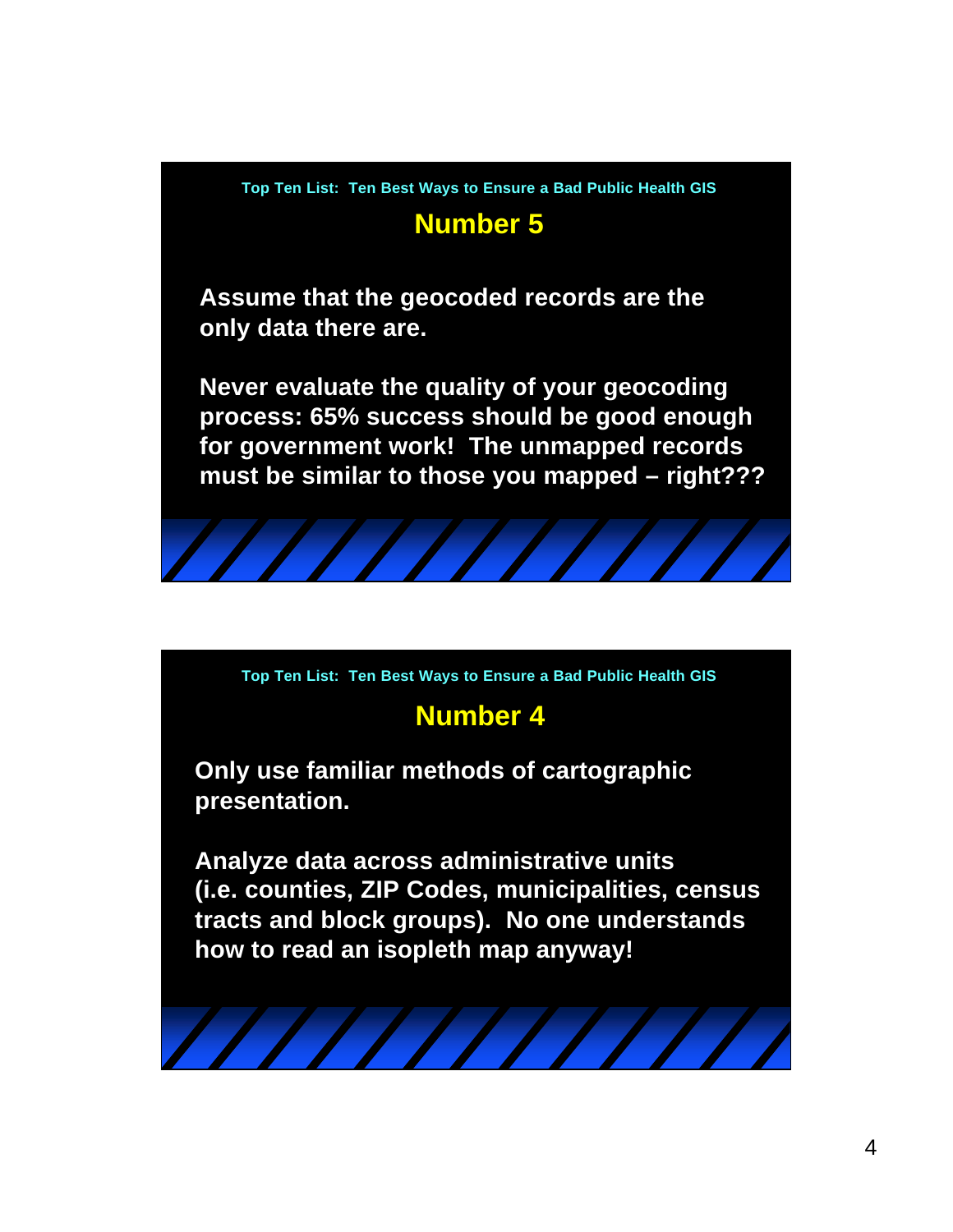# **Number 3**

**Allow only certified professionals or outside consultants to interpret and evaluate results and reports prior to dissemination.** 

**Panels of local experts are too likely to bring a relational conception of space and detailed knowledge of the local context to the table – this will confuse and confound the spatial analysts and should be avoided at all cost.**

**Top Ten List: Ten Best Ways to Ensure a Bad Public Health GIS**

## **Number 2**

**Never do statistical analyses to identify disease clusters, never report p-values or confidence intervals, and never use the color red.**

**Instead, draw conclusions from an N of 1 – the public (or the press) will be gratified when next year there is an N of 0. Politicians can then take credit for an enormously successful public health intervention.**

**Corollary: use the wrong spatial statistics tests, and ignore exploratory data analysis using conventional methods.**